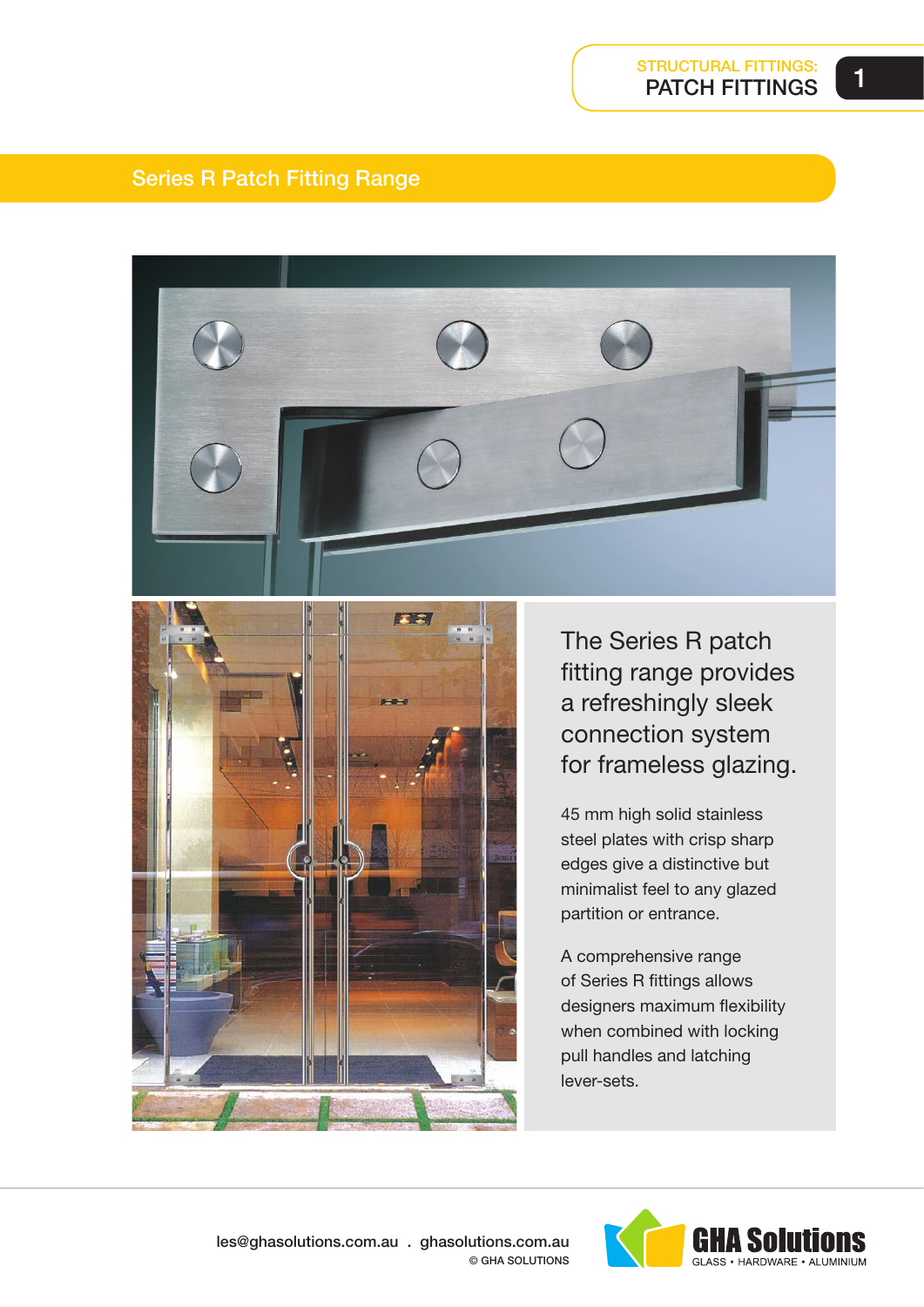Series R Patch Fitting Range



#### AVAILABLE FINISHES

• Satin stainless steel Polished stainless steel

#### TECHNICAL DETAILS

- Glass 10mm and 12 mm monolithic fully toughened
- Bottom patch fittings connect to a standard tapered FC-84 floor spring or AT-180 free pivot

PR-41R / PR-41L

PR-40









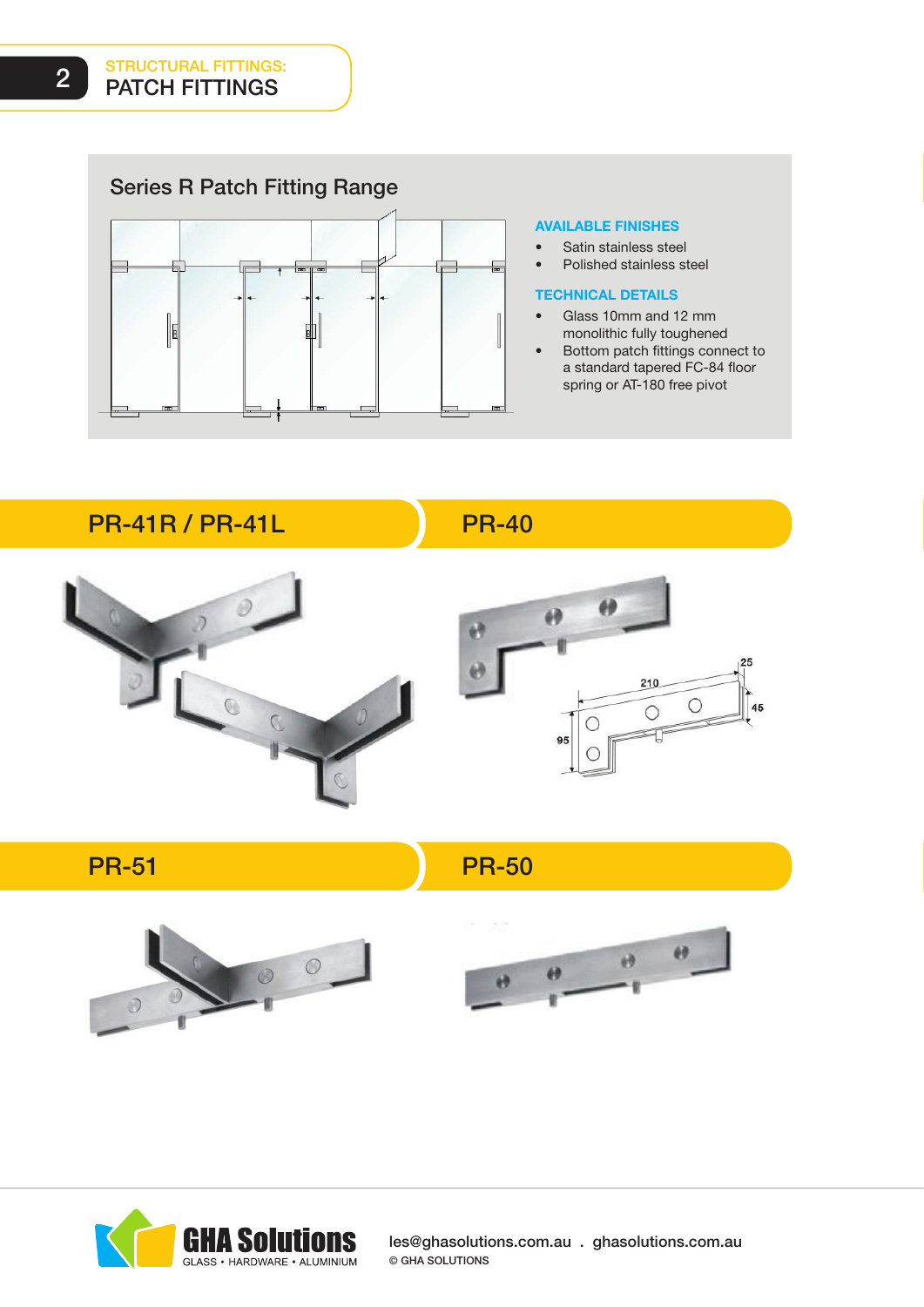3

LR-51K / LR-51

LR-20K / LR-20





PR-20

PR-30







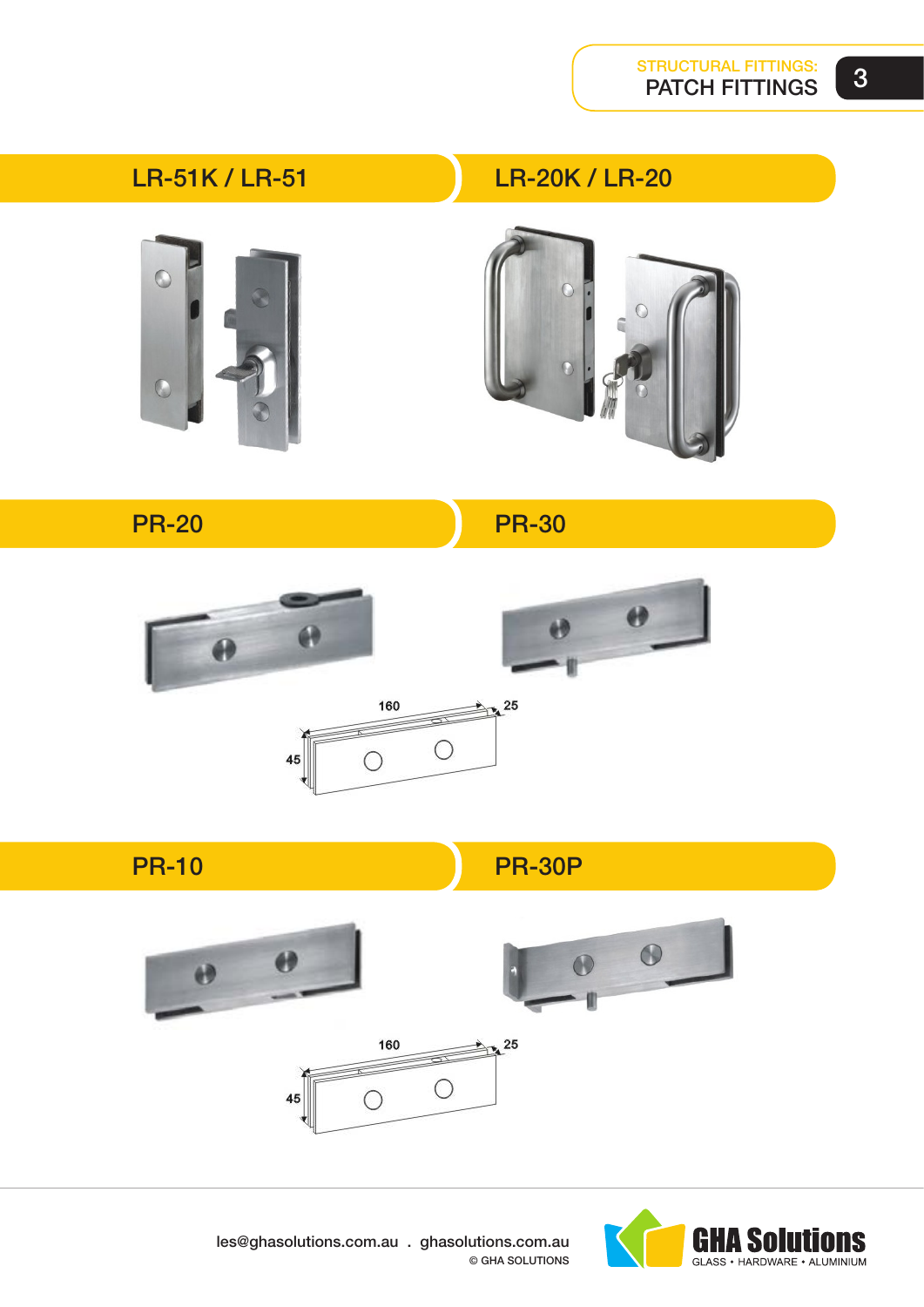## Patch Fittings – Series H

| <b>CODE</b>  | <b>DESCRIPTION</b>                                       |
|--------------|----------------------------------------------------------|
| PH-10        | Bottom patch 10 - Series H - Solid Stainless Castings    |
| <b>PH-20</b> | Top patch 20 - Series H - Solid Stainless Castings       |
| PH-30        | Highlight patch 30 - Series H - Solid Stainless Castings |

## Patch Fittings – Series R



#### AVAILABLE FINISHES

- Satin stainless steel
- Polished stainless steel

#### TECHNICAL DETAILS

- Glass 10mm and 12 mm monolithic fully toughened • Bottom patch fittings connect to
	- a standard tapered FC-84 floor spring or AT-180 free pivot

CODE **DESCRIPTION** PR-10 Bottom patch 10 – Series R – Solid Face Plates PR-20 **Top patch 20 – Series R – Solid Face Plates** PR-30 **Highlight patch 30 – Series R – Solid Face Plates** 



les@ghasolutions.com.au . ghasolutions.com.au © GHA SOLUTIONS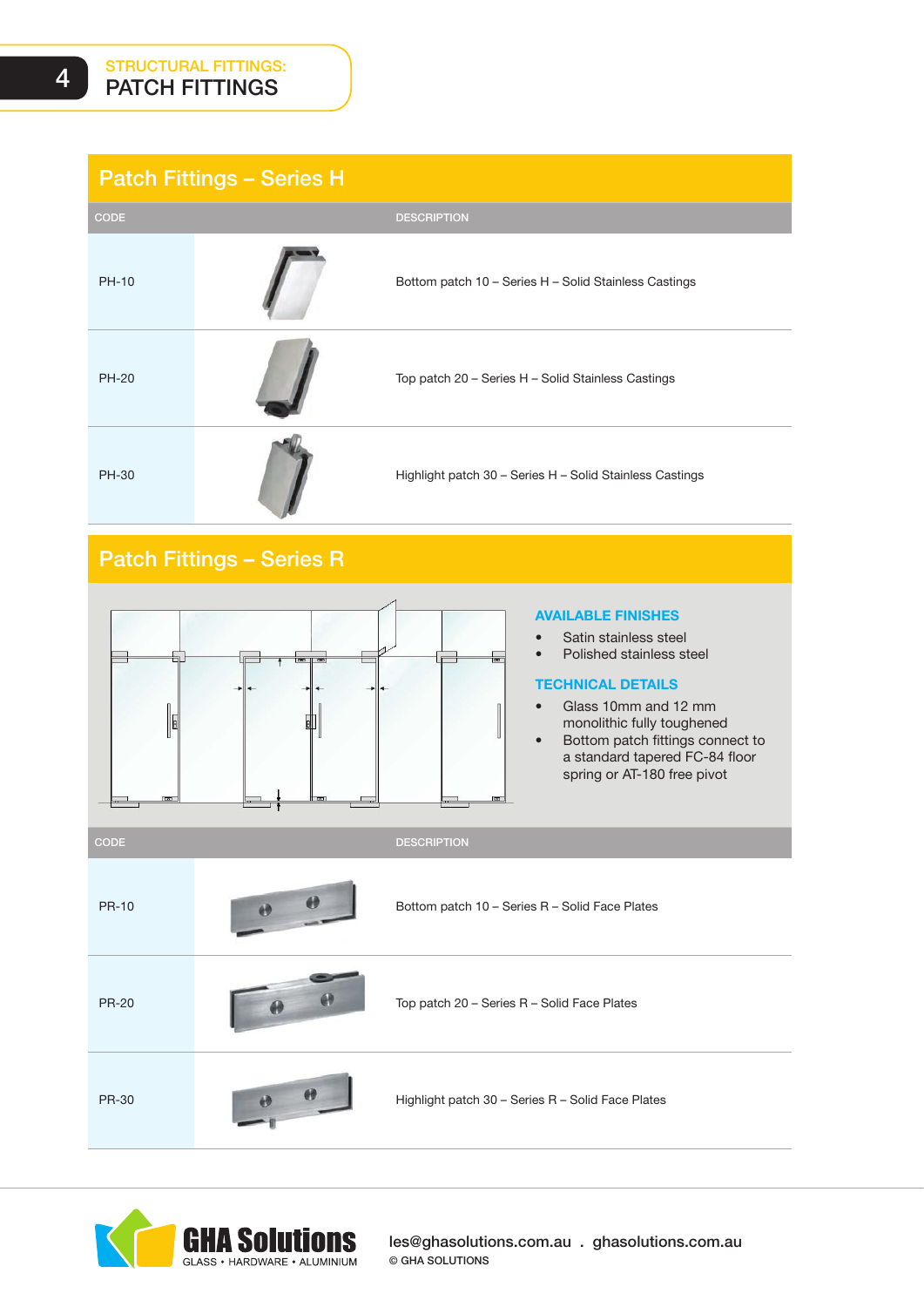5

| Patch Fittings - Series R (Cont'd) |    |                                                                             |
|------------------------------------|----|-----------------------------------------------------------------------------|
| CODE                               |    | <b>DESCRIPTION</b>                                                          |
| <b>PR-30P</b>                      |    | Highlight patch 30 with wall mounting plate - Series<br>- Solid Face Plates |
| <b>PR-40</b>                       | e9 | Corner pivot patch 40 - Series R - Solid Face Plates                        |
| <b>PR-41L</b>                      |    | Corner pivot patch 41L with fin - Series R - Solid Face Plates              |
| <b>PR-41R</b>                      |    | Corner pivot patch 41R with fin - Series R - Solid Face Plates              |
| <b>PR-50</b>                       |    | Twin pivot patch 50 - Series R - Solid Face Plates                          |
| <b>PR-51</b>                       |    | Twin pivot patch 51 with fin - Series R - Solid Face Plates                 |

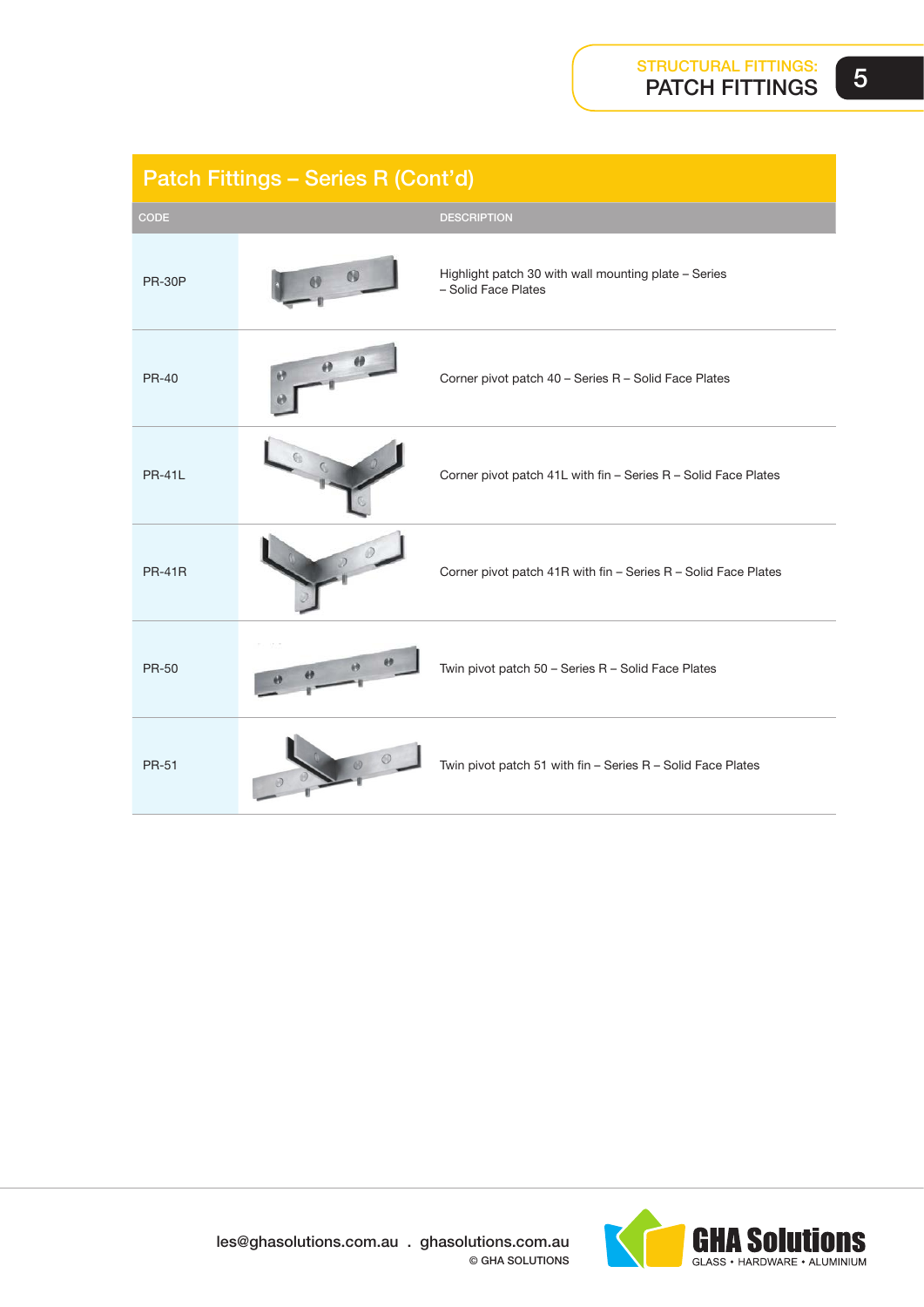## LR-51 Glass Cutout for Patch Lock



# PR-10 / 20 / 30 Glass Cutout for Patch Fittings





les@ghasolutions.com.au . ghasolutions.com.au © GHA SOLUTIONS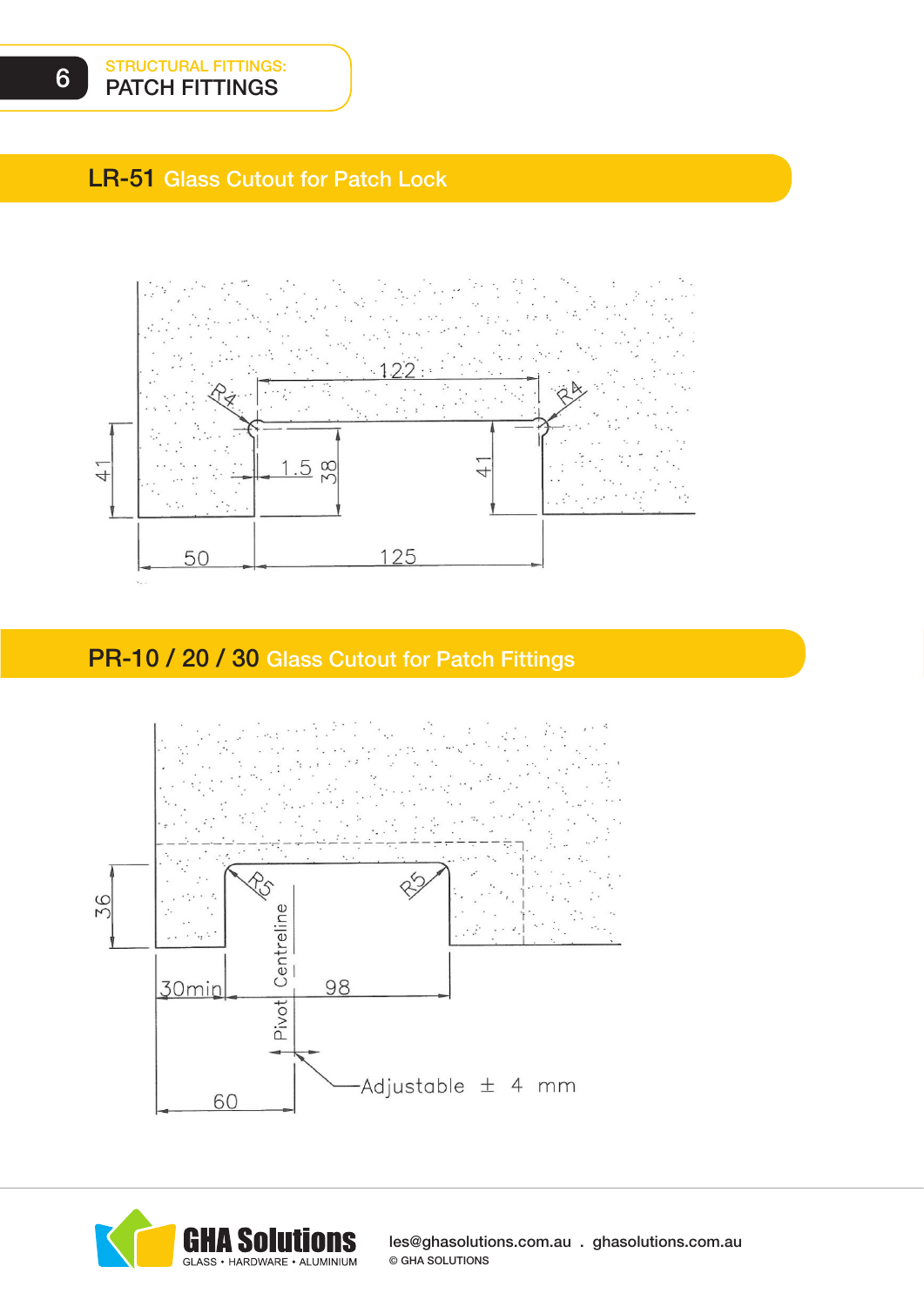



# PR-70s Glass Cutout for Patch Fittings